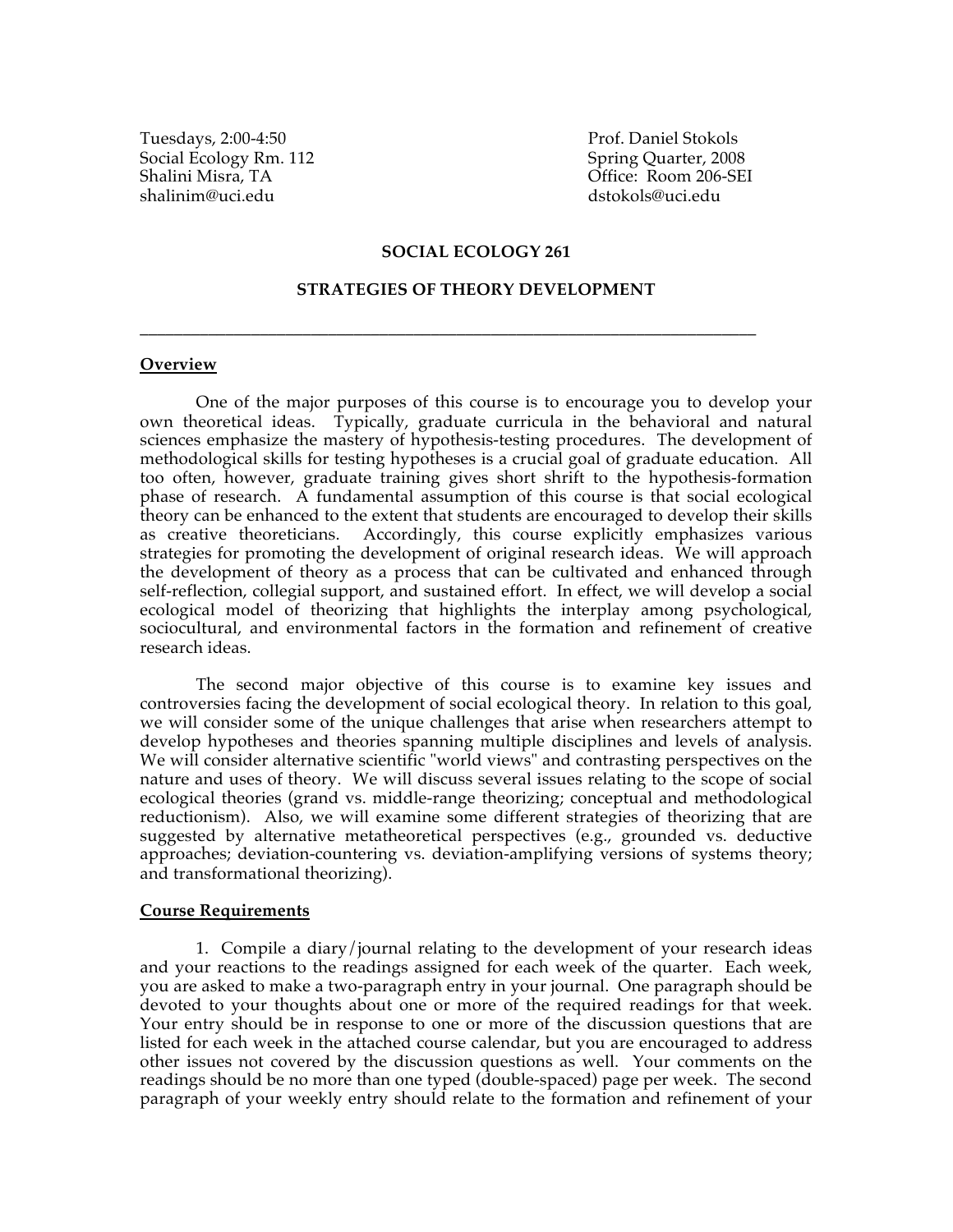own theoretical ideas during that week. Your comments might focus on any number of issues relating to the development of your research ideas, including the sequence of mental associations by which you arrived at a particular idea; problems you are having in generating and/or refining new ideas; and reflections about the environmental settings and social circumstances in which your ideas first arose. This second portion of your weekly journal entry should be no more than one typed page in length. Thus, by the end of the quarter, you will have developed a journal of approximately 20 typed pages in length. *The typed version of your journal is due on Tuesday, June 3*. Prior to that date, you should bring your journals to each class session, to refer to during class discussions.

2. You are expected to prepare two brief (2-3 typed pages) "idea papers" for distribution to seminar participants on the dates listed in the course calendar. The nature of these papers will be described more fully at the first class session. Ideally, the idea papers should be an extension of the thoughts and ideas that you record each week in your journal. Please distribute copies of your idea papers to all class members on the dates noted in the attached course calendar. The *first idea paper is due on Tuesday, April 15,* and the *second idea paper is due on Tuesday, May 6.*

3. You are expected to prepare a third, longer (5-7 typed pages) idea paper along one of the following lines: (a) develop your own statement of a new theory; (b) develop a novel system or set of dimensions for classifying person-environment or groupenvironment transactions; (c) discuss a current area of research within social ecology in terms of its theoretical gaps and its potential extensions. Let me know if there are alternative options that you would like to pursue for your third idea paper. Your third idea paper can be developed as an extension of your earlier papers and journal entries, but it does not have to be explicitly related to your earlier projects if you wish to pursue different topics within each of the three papers. *The third paper is due on Tuesday, May 27*.

4. Attendance and active participation in each seminar session are expected. Since this is a small seminar, the success of the course depends on participation from each person. The basic categories of participation for each week of the seminar are "positive class participation  $(+)$ , "no class participation"  $(0)$ , or "not present for more than half of the class period" (-). There will be ample opportunities for individual and collective participation through a series of class exercises relating to hypothesis formation, and discussions pertaining to your journal entries on the assigned readings for each week.

### **Evaluation**

Performance of the course requirements will contribute to your grade in the following proportions:

- 
- 25% journals<br>15% first idea first idea paper
- 15% second idea paper
- 20% third idea paper
- 25% class participation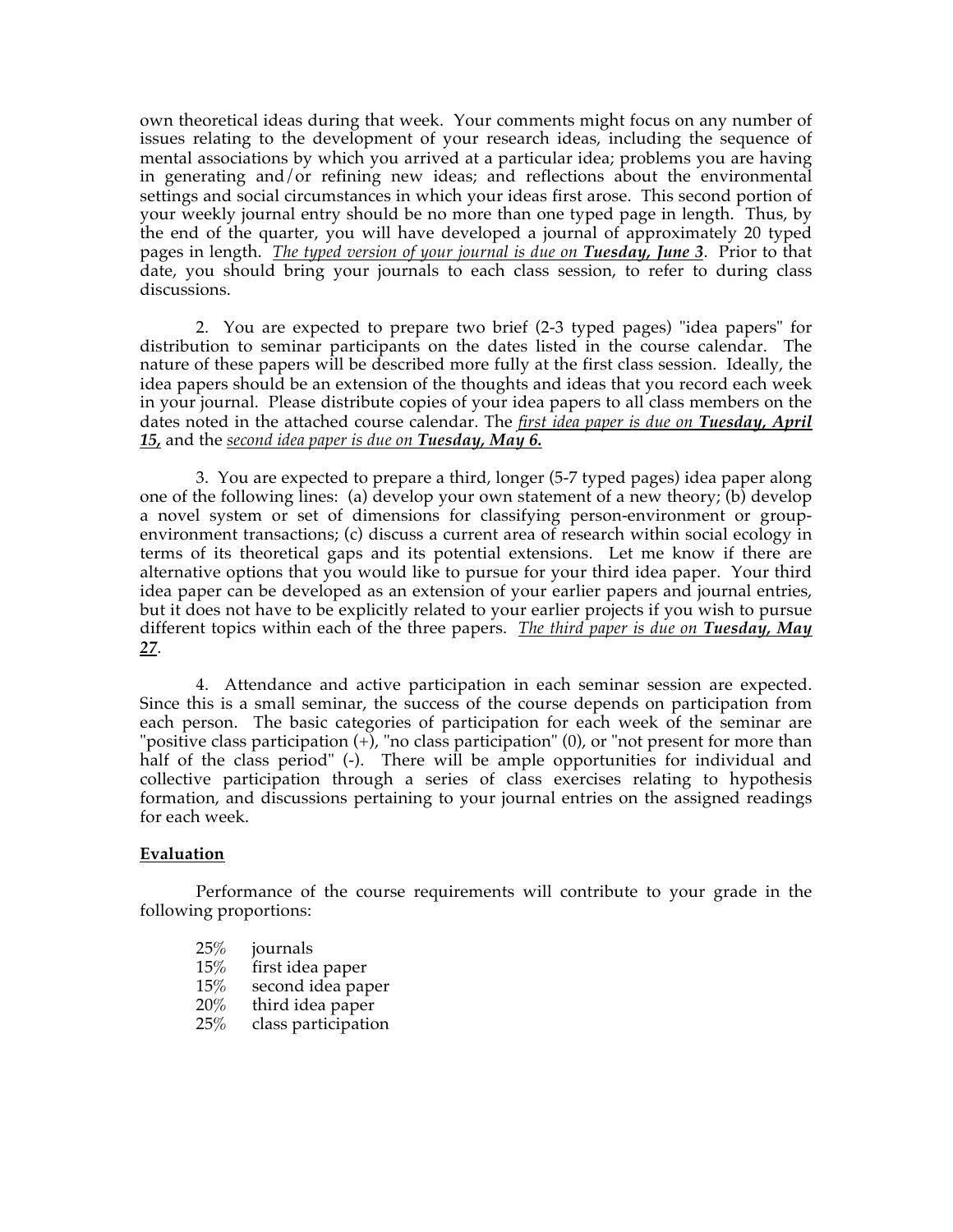**Texts**

There are three recommended texts for the course. All can be purchased at the UCI Bookstore. Also, all texts will be on reserve in Room 202 SE-I (URP Dept. Office).

**(1) Adams, J. L. (2001).** Conceptual blockbusting: A guide to better ideas. Cambridge, MA: Perseus Publishing (CB) (first published by WW Norton in 1974)

**(2) Albert, R. S., Ed. (1992).** Genius and eminence: The social psychology of creativity and exceptional achievement. (2<sup>nd</sup> edition). New York: Pergamon Press (GE)

**(3) Glaser, B. G., & Strauss, A. L. (1967).** The discovery of grounded theory: Strategies for qualitative research. New York: Aldine (DG)

*Also, the following texts are excellent resources for this course*:

Amabile, T. M. (1983). The social psychology of creativity. New York: Springer-Verlag.

Dubin, R. (1969). Theory building. New York: Free Press.

Emery, E. F., Ed. (1969). Systems thinking. Middlesex, England: Penguin Books.

Feigel, H., & Broadbeck, M. (1953). Readings in the philosophy of science. New York: Appleton-Century-Crofts.

Gardner, H. (1993). Creating minds. New York: Basic Books.

Lave, C. A., & March, J. G. (1975). An introduction to models in the social sciences. New York: Harper & Row.

Marx, M. H., & Goodson, F. E., Eds. (1976). Theories in Contemporary Psychology. New York: Macmillan, second edition.

Perkins, D. N. (1981). The mind's best work. Cambridge, Ma.: Harvard University Press.

Perkins, D. N. (1986). Knowledge as design. Hillsdale, N.J.: Lawrence Erlbaum Associates.

Simonton, D. K. (1984). Genius, creativity, & leadership: Historiometric inquiries. Cambridge, Ma.: Harvard University Press.

Sternberg, R.J. (1988). The nature of creativity: Contemporary psychological perspectives. New York: Cambridge University Press.

Taylor, I. A., & Getzels, J. W. (1974). Perspectives in creativity. Chicago: Aldine.

Turner, J. H. (1978). The structure of sociological theory. Homewood, IL: The Dorsey Press.

Turner, M. B. (1967). Philosophy and the science of behavior. New York: Appleton-Century-Crofts.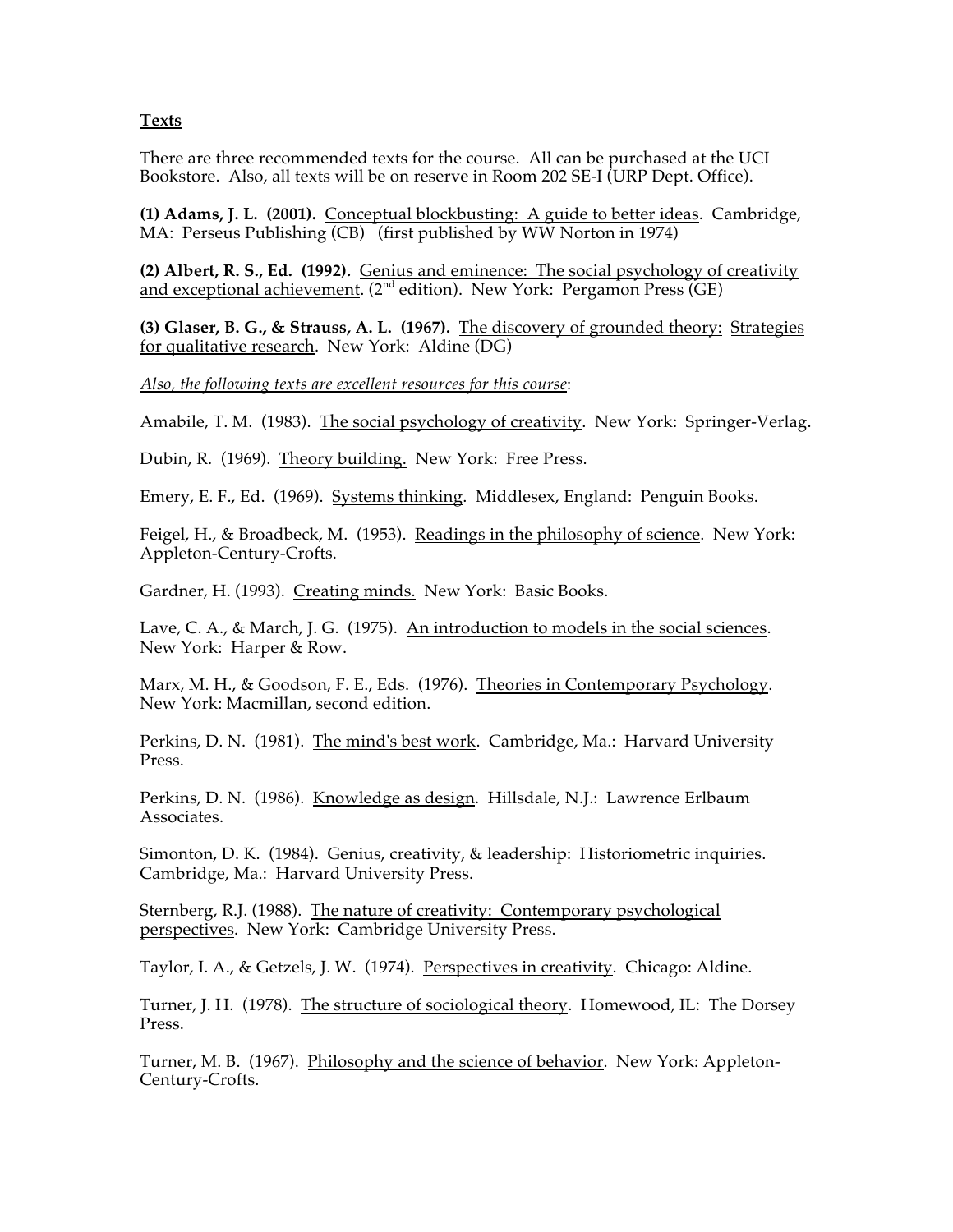### **COURSE CALENDAR**

### **Graduate Seminar on Strategies of Theory Development**

### **Section 1. Introduction and Overview**

\_\_\_\_\_\_\_\_\_\_\_\_\_\_\_\_\_\_\_\_\_\_\_\_\_\_\_\_\_\_\_\_\_\_\_\_\_\_\_\_\_\_\_\_\_\_\_\_\_\_\_\_\_\_\_\_\_\_\_\_\_\_\_\_\_\_\_\_\_\_\_\_

## **Week 1**

| Tuesday<br>April 1       | <b>Why this course? Can Strategies of Theory</b><br>Development be Taught?                                                                                                                                                                                                                              |
|--------------------------|---------------------------------------------------------------------------------------------------------------------------------------------------------------------------------------------------------------------------------------------------------------------------------------------------------|
| Assignment:              | Crovitz, H.F. Recurrence and memory. In H.F.<br>Crovitz (1970). Galton's walk: Methods for the<br>analysis of thinking, intelligence, and creativity. NY:<br>Harper & Row, 23-52.                                                                                                                       |
|                          | Levy, L.H. (1968). Originality as role-defined<br>behavior. Journal of Personality and Social<br>Psychology, 9, 72-78.                                                                                                                                                                                  |
|                          | Sternberg, R.J. (2002). Creativity as a decision.<br>American Psychologist, 57, 376.                                                                                                                                                                                                                    |
|                          | Wachtel, P.L. (1980). Investigation and its discontents:<br>Some constraints on progress in psychological<br>research. American Psychologist, 35, 399-408.                                                                                                                                              |
|                          | Weick, K.E. (1979). The social psychology of<br>organizing. Reading, MA: Addison-Wesley, pp. 252-<br>264.                                                                                                                                                                                               |
|                          | Wicker, A.W. (1985). Getting out of our<br>conceptual ruts: Strategies for expanding<br>conceptual frameworks. American Psychologist,<br>40, 1094-1103.                                                                                                                                                 |
| Optional:                | Marx, M.H. Theorizing. In M.H. & F.E. Goodson<br>(Eds.), Theories in contemporary psychology.<br>NY: Macmillan, 1976, 261-286.                                                                                                                                                                          |
| Discussion<br>Questions: | What factors influence scientists' selection of<br>research topics? Do these factors enhance or<br>distort the scientific process? According to the<br>authors discussed this week, what strategies<br>might be useful for improving the quality of<br>research in the behavioral and natural sciences? |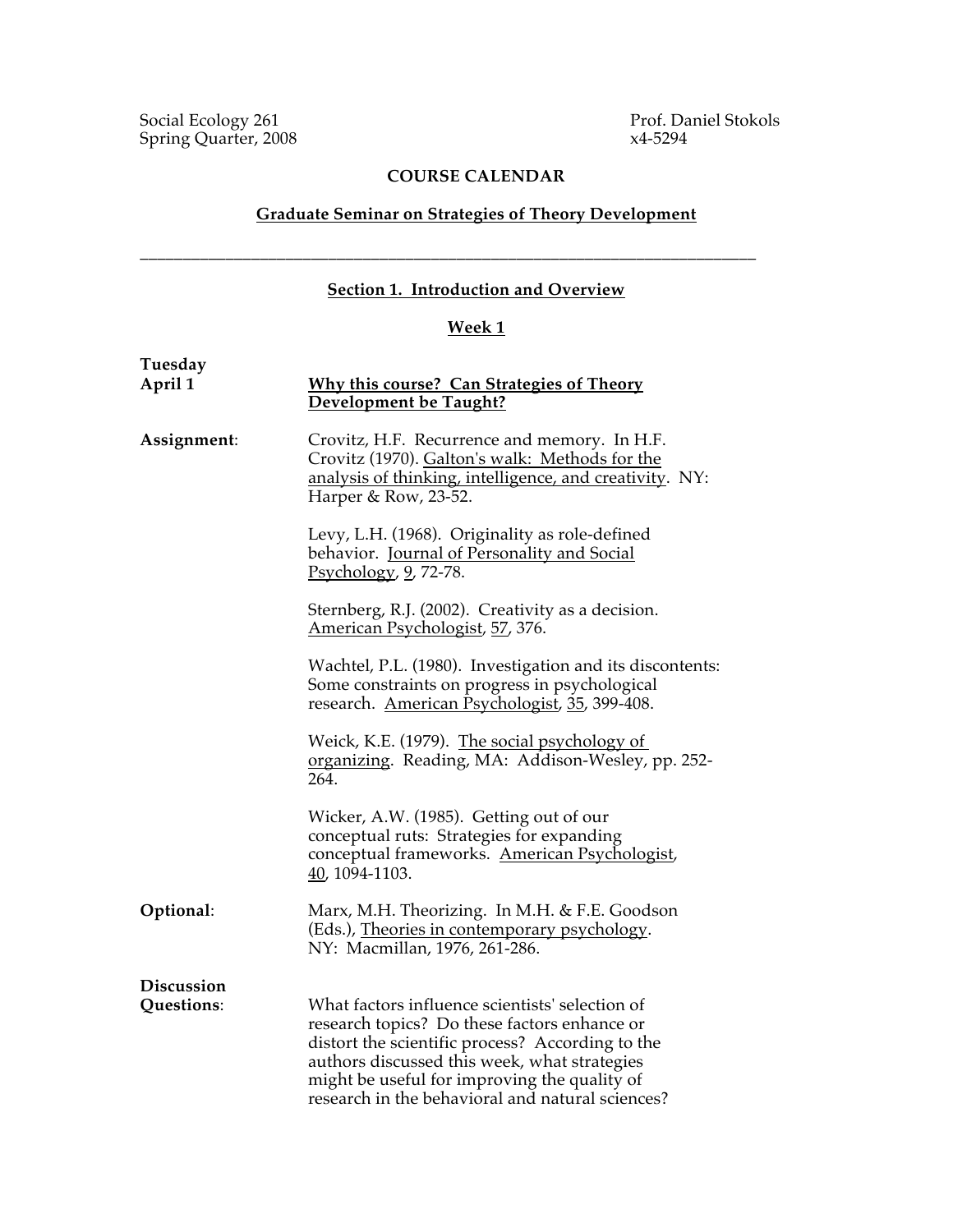| W.<br>ρ<br>V.<br>e |  |
|--------------------|--|
|                    |  |

\_\_\_\_\_\_\_\_\_\_\_\_\_\_\_\_\_\_\_\_\_\_\_\_\_\_\_\_\_\_\_\_\_\_\_\_\_\_\_\_\_\_\_\_\_\_\_\_\_\_\_\_\_\_\_\_\_\_\_\_\_\_\_\_\_\_\_\_\_\_\_\_

| Tuesday                         | .                                                                                                                                                                                                                                                                                         |
|---------------------------------|-------------------------------------------------------------------------------------------------------------------------------------------------------------------------------------------------------------------------------------------------------------------------------------------|
| April 8                         | <b>Strategies for Enhancing Creative Theorizing</b>                                                                                                                                                                                                                                       |
| Assignment:                     | Adams, CB, 1-81, 103-129.                                                                                                                                                                                                                                                                 |
|                                 | Gordon, W.J.J. (1974). Some source material in<br>discovery-by-analogy. Journal of Creative<br>Behavior, 8, 239-257.                                                                                                                                                                      |
|                                 | Leff, H.L. (1984). Creativity aids for imagining<br>improvements and actions. In H. Leff, Playful<br>perception. Burlington, VT: Waterfront Books, 88-99.                                                                                                                                 |
|                                 | Maddi, S. The strenuousness of the creative<br>life. In I.A. Taylor & J.W. Getzels (Eds.),<br>Perspectives in creativity. Chicago: Aldine,<br>1974, 173-190.                                                                                                                              |
|                                 | McKim, R.H. Thinking visually: A strategy<br>manual for problem solving. Belmont, CA:<br>Wadsworth, 2-6, 94-100, 127-132, 142-155.                                                                                                                                                        |
|                                 | Mills, C.W. On intellectual craftsmanship. In<br>C.W. Mills, The sociological imagination. NY:<br>Oxford University Press, 1959, 195-226.                                                                                                                                                 |
| Optional:                       | Perkins, D.N. (1981). The mind's best work.<br>Cambridge, MA: Harvard University Press.                                                                                                                                                                                                   |
|                                 | Stein, M.I. Stimulating hypothesis formation.<br>In M.I. Stein, Stimulating creatvity, Volume 1.<br>NY: Academic Press, 1974, 194-223.                                                                                                                                                    |
| <b>Discussion</b><br>Questions: | What alternative conceptions of creativity and<br>creative thinking are reflected in this week's<br>readings? Are the emphases of Maddi and Mills on<br>strenuousness and discipline complementary with<br>those of Adams, Leff, and Gordon on perceptual<br>flexibility? Why or why not? |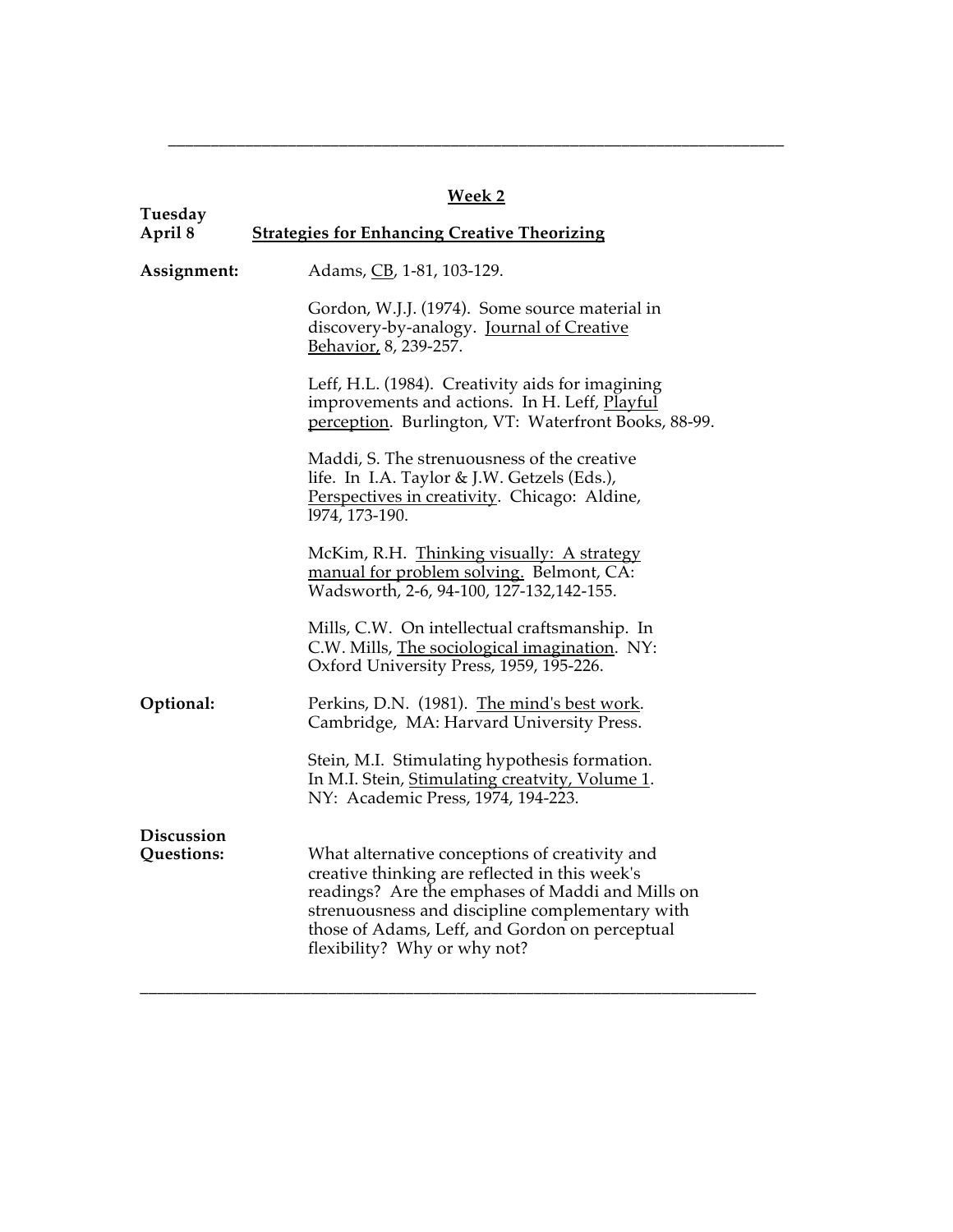### **Section II. Guidelines, Choicepoints, and Dilemmas in the Development of Social Ecological Theories**

| Idea Paper:         | ** First Idea Paper Due: Tuesday April 15                                                                                                                                                                                                                             |
|---------------------|-----------------------------------------------------------------------------------------------------------------------------------------------------------------------------------------------------------------------------------------------------------------------|
|                     | Week 3                                                                                                                                                                                                                                                                |
| Tuesday<br>April 15 | Disciplines, Paradigms, and Theories                                                                                                                                                                                                                                  |
| Assignment:         | Campbell, D.T. Ethnocentrism of disciplines and<br>the fish-scale model of omnicience, 328-348. In<br>M. Sherif & C. W. Sherif (Eds.), Interdisciplinary<br>relationships in the social sciences. Chicago: Aldine<br>Press, 1969.                                     |
|                     | Cronbach, L.J. Social inquiry by and for earthlings. In<br>D. Fiske & R. Shweder (Eds.), <u>Metatheory in social</u><br>science. Chicago: University of Chicago Press, 1986,<br>83-107.                                                                               |
|                     | D'Andrade. Three scientific world views and the<br>covering law model. In D. Fiske & R. Shweder (Eds.),<br>Metatheory in social science. Chicago: University of<br>Chicago Press, 1986, 19-41.                                                                        |
|                     | Durkheim, E. The rules of sociological method. NY:<br>The Free Press, 1-46.                                                                                                                                                                                           |
|                     | Lewin, K. Principles of topological psychology. NY:<br>McGraw-Hill, 1936, 11-13, 18-29.                                                                                                                                                                               |
|                     | Rosenfield, P.L. (1992). The potential of transdisciplinary research<br>for sustaining and extending linkages between the health and<br>social sciences. Social Science and Medicine, 35, 1343-1357.                                                                  |
|                     | Shapere, D. (1971). The paradigm concept. Science,<br>172, 706-709.                                                                                                                                                                                                   |
|                     | Stokols, D., Harvey, R., Gress, J., Fuqua, J., & Phillips, K. (2005). In<br>vivo studies of transdisciplinary scientific collaboration: Lessons<br>learned and implications for active living research. American<br>Journal of Preventive Medicine, 28(2S2), 202-213. |
| Optional:           | Kuhn, T. (1970). The structure of scientific<br>revolutions. Chicago: University of Chicago<br>Press.                                                                                                                                                                 |
|                     | Lakatos, I., & Musgrave, A., Eds. (1970).<br>Criticism and the growth of knowledge. London:<br>Cambridge University Press.                                                                                                                                            |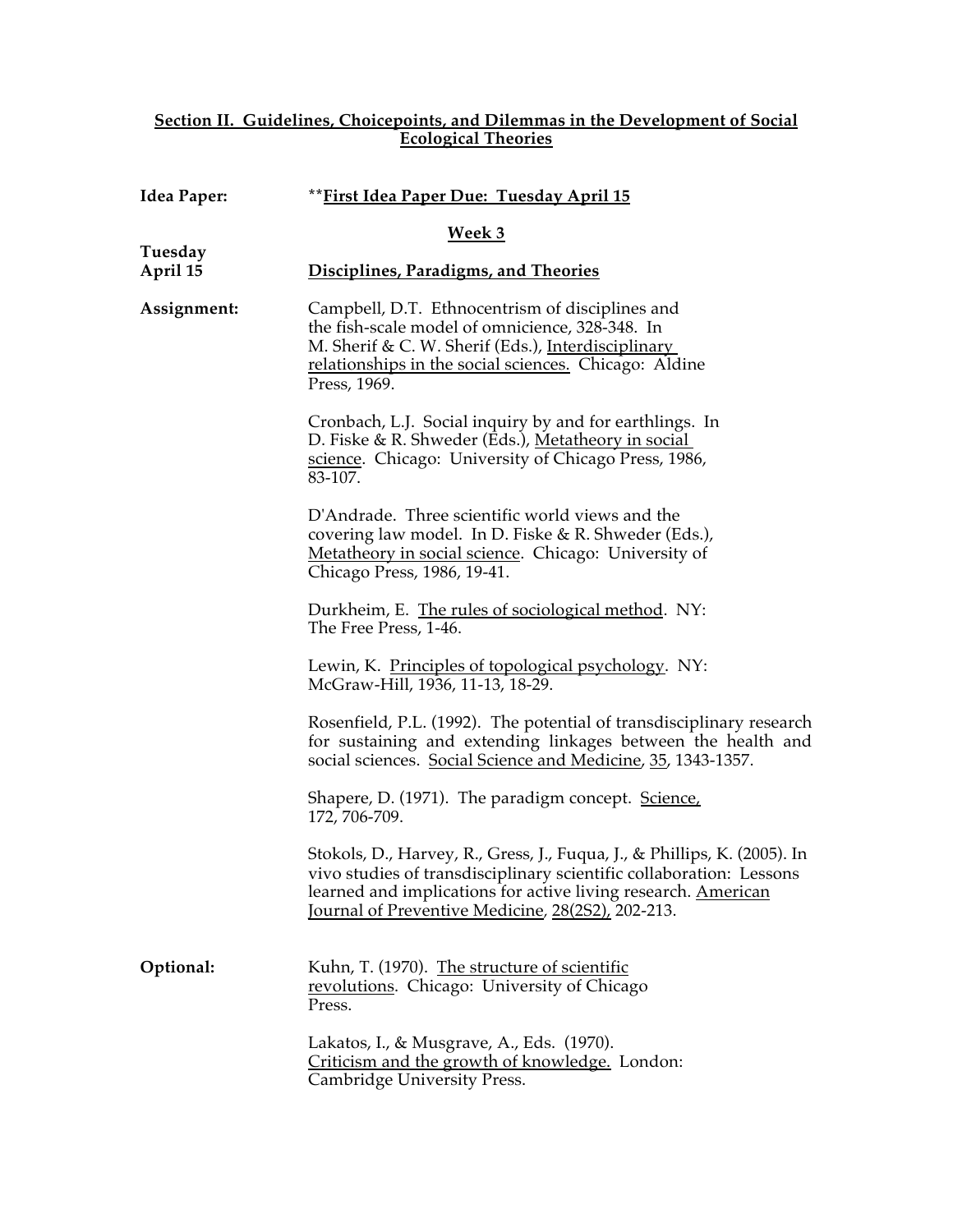|                                 | Stokols, D. (1998). The future of interdisciplinarity in the School<br>Paper presented at the Social Ecology<br>of Social Ecology.<br>Associates Annual Awards Reception, University of California,<br>Irvine. Available at: Http://eee.uci.edu/98f/50990/readings. htm                                                                             |
|---------------------------------|-----------------------------------------------------------------------------------------------------------------------------------------------------------------------------------------------------------------------------------------------------------------------------------------------------------------------------------------------------|
| <b>Discussion</b><br>Questions: | By what criteria do Durkheim and Lewin differentiate between<br>the disciplines of psychology and sociology? Are the notions of<br>"distinct scientific disciplines" and "disciplinary boundaries"<br>relevant to the process of theorizing? Why or why not? What<br>factors may facilitate or impair transdisciplinary theorizing and<br>research? |
|                                 | <b>Week 4</b>                                                                                                                                                                                                                                                                                                                                       |
| Tuesday<br>April 22             | On the Nature and Uses of Theory: Positivist<br><u>and Relativist Perspectives; Unidisciplinary </u><br>and Transdisciplinary Theorizing                                                                                                                                                                                                            |
| Assignment:                     | Engels, F. Socialism: Utopian and scientific.<br>In K. Marx & F. Engels, Selected Works. NY:<br>International Publishers, 1968, 417-434.                                                                                                                                                                                                            |
|                                 | Gergen, K.J. (1978). Toward generative theory.<br>Journal of Personality and Social Psychology, 36,<br>1344-1360.                                                                                                                                                                                                                                   |
|                                 | Marx, M.H. Formal theory. In M.H. Marx & F.E.<br>Goodson (Eds.), Theories in contemporary<br>psychology. NY: Macmillan, 1976, 234-260.                                                                                                                                                                                                              |
|                                 | Platt, J.R. (1964). Strong inference. Science,<br>146, 347-353.                                                                                                                                                                                                                                                                                     |
|                                 | Weber, M. The Protestant ethic and the spirit of<br>capitalism. NY, Charles Scribner's Sons, 1958,<br>13-92.                                                                                                                                                                                                                                        |
| Optional:                       | Berger, P.L. & Luckmann, T. (1966). The social<br>construction of reality. NY: Doubleday.                                                                                                                                                                                                                                                           |
|                                 | Sarbin, T.R. The culture of poverty, social<br>identity, and cognitive outcomes. In V. L. Allen<br>(Ed.), Psychological factors in poverty.<br>Chicago: Markham, 1970, 29-46.                                                                                                                                                                       |
| <b>Discussion</b><br>Questions: | The articles by Gergen, Marx, and Platt suggest rather different                                                                                                                                                                                                                                                                                    |
|                                 | criteria for measuring the progress of scientific inquiry. Are the<br>perspectives of these authors compatible or mutually exclusive?<br>What are the key functions of theory according to these authors?                                                                                                                                           |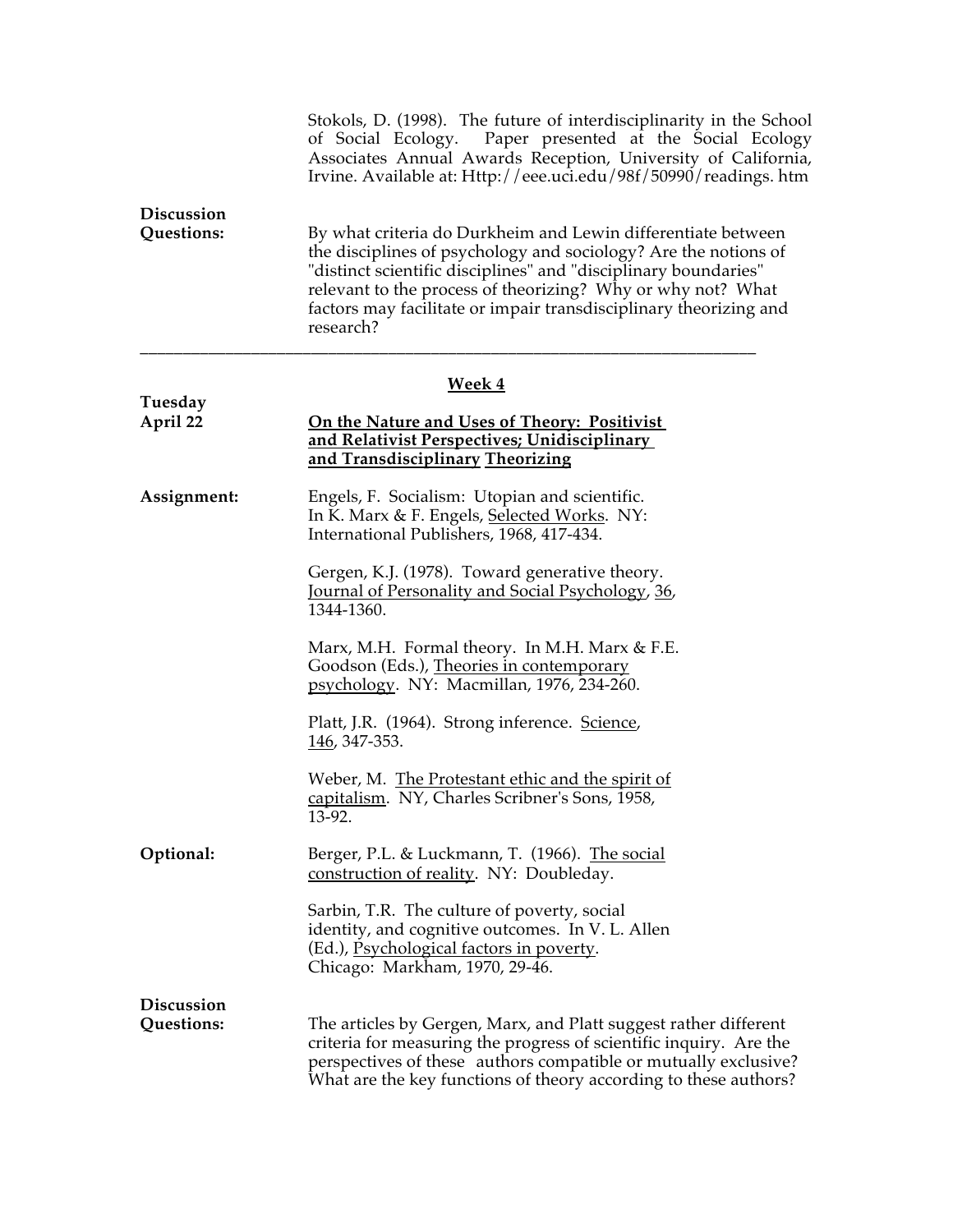What are the major differences in the theoretical accounts of capitalism presented by Engels and Weber?

|                          | <u>Week 5</u>                                                                                                                                             |
|--------------------------|-----------------------------------------------------------------------------------------------------------------------------------------------------------|
| Tuesday<br>April 29      | Grand vs. Middle-Range Theories in the<br><b>Behavioral and Social Sciences; Conceptual</b><br>and Methodological Reductionism                            |
| Assignment:              | Firey, W. (1945). Sentiment and symbolism as<br>ecological variables. American Sociological Review, 10,<br>140-148.                                       |
|                          | Gergen, K.J. (1973). Social psychology as<br>history. Journal of Personality and Social<br>Psychology, 26, 309-320.                                       |
|                          | Jessor, R. (1958). The problem of reductionism<br>in psychology. Psychological Review, 65, 170-<br>178.                                                   |
|                          | Merton, R.K. (1968). Manifest and latent<br>functions. In R.K. Merton, Social theory and<br>social structure. NY: The Free Press, 113-138.                |
|                          | Merton, R.K. On sociological theories of the<br>middle range. In R.K. Merton, Social theory and<br>social structure. NY: The Free Press, 1968, 39-<br>71. |
|                          | Sampson, E.E. (1981). Cognitive psychology as<br>ideology. American Psychologist, 36, 730-743.                                                            |
|                          | Watson, J.B. (1913). Psychology as the behaviorist<br>views it. Psychological Review, 20, 158-177.                                                        |
| Optional:                | Brunswik, E. (1939). The conceptual focus of<br>some psychological systems. Journal of Unified<br>Science, 8, 36-49.                                      |
|                          | Cohen, L.E., & Felson, M. (1979). Social change and<br>crime rate trends. American Sociological Review, 44,<br>588-608.                                   |
|                          | Hull, C.L. (1943). The problem of intervening<br>variables in molar behavior theory.<br>Psychological Review, 50, 273-291.                                |
| Discussion<br>Questions: | What are some of the alternative functions of<br>grand and middle-range theories? How are the                                                             |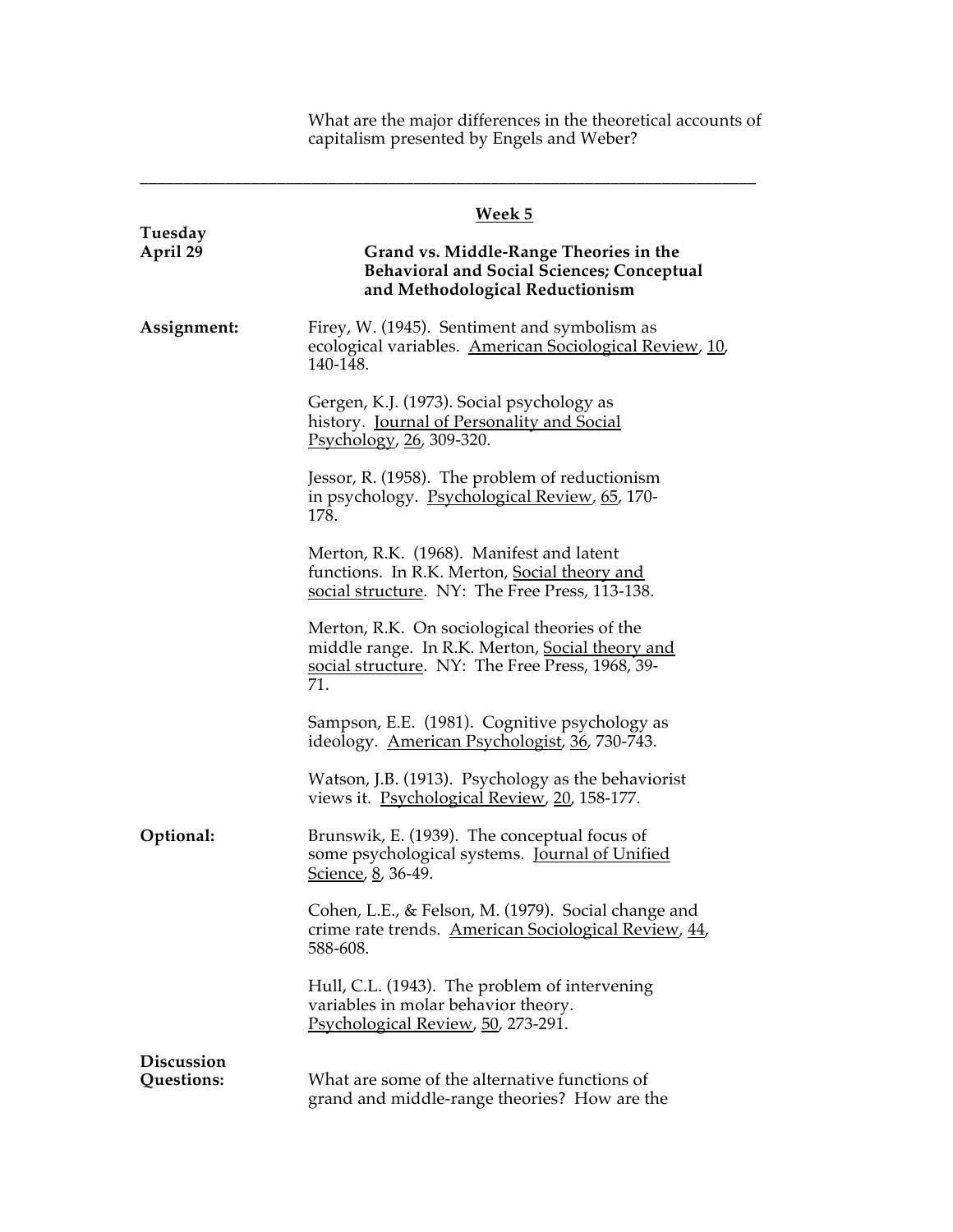theoretical perspectives of radical behaviorism, historical materialism, and cognitive psychology similar, despite their obvious differences of emphasis on either overt behavior or mental processes?

### **Idea Paper: \*\*Second Idea Paper Due: Tuesday May 6**

### **Week 6**

| Tuesday<br>May 6 | <b>Strategies of Theorizing: Grounded Theory vs.</b><br>Deductive Approaches                                                                                                                 |
|------------------|----------------------------------------------------------------------------------------------------------------------------------------------------------------------------------------------|
| Assignment:      | Coleman, J. (1988). Social capital in the creation<br>of human capital. American Journal of Sociology,<br>94 Supplement, S95-S120.                                                           |
|                  | Glaser & Strauss, DG, 1-100, 237-257.                                                                                                                                                        |
|                  | Maslow, A.H. (1943). A theory of human<br>motivation. Psychological Review, 50, 370-396.                                                                                                     |
|                  | Merton, R.K. (1938). Social structure and<br>anomie. American Sociological Review, 3, 672-<br>682.                                                                                           |
|                  | Spence, K.W. (1944). The nature of theory<br>construction in contemporary psychology.<br>Psychological Review, 51, 47-68.                                                                    |
|                  | Tolman, E.E. (1948). Cognitive maps in rats and<br>men. Psychological Review, 55, 189-208.                                                                                                   |
|                  | Wirth, L. (1938). Urbanism as a way of life.<br>The American Journal of Sociology, 44, 1-24.                                                                                                 |
| Optional:        | Durkheim, E. (1933). Mechanical and organic<br>solidarity. In The division of labor in society. Trans.<br>by George Simpson. New York: The Free Press, 21, 24-<br>29, 30-37.                 |
|                  | Mead, G.H. (1934). Play, the game, and the<br>generalized other. In A. Strauss (Ed.), The social<br>psychology of George Herbert Mead. Chicago, IL:<br>University of Chicago Press, 228-233. |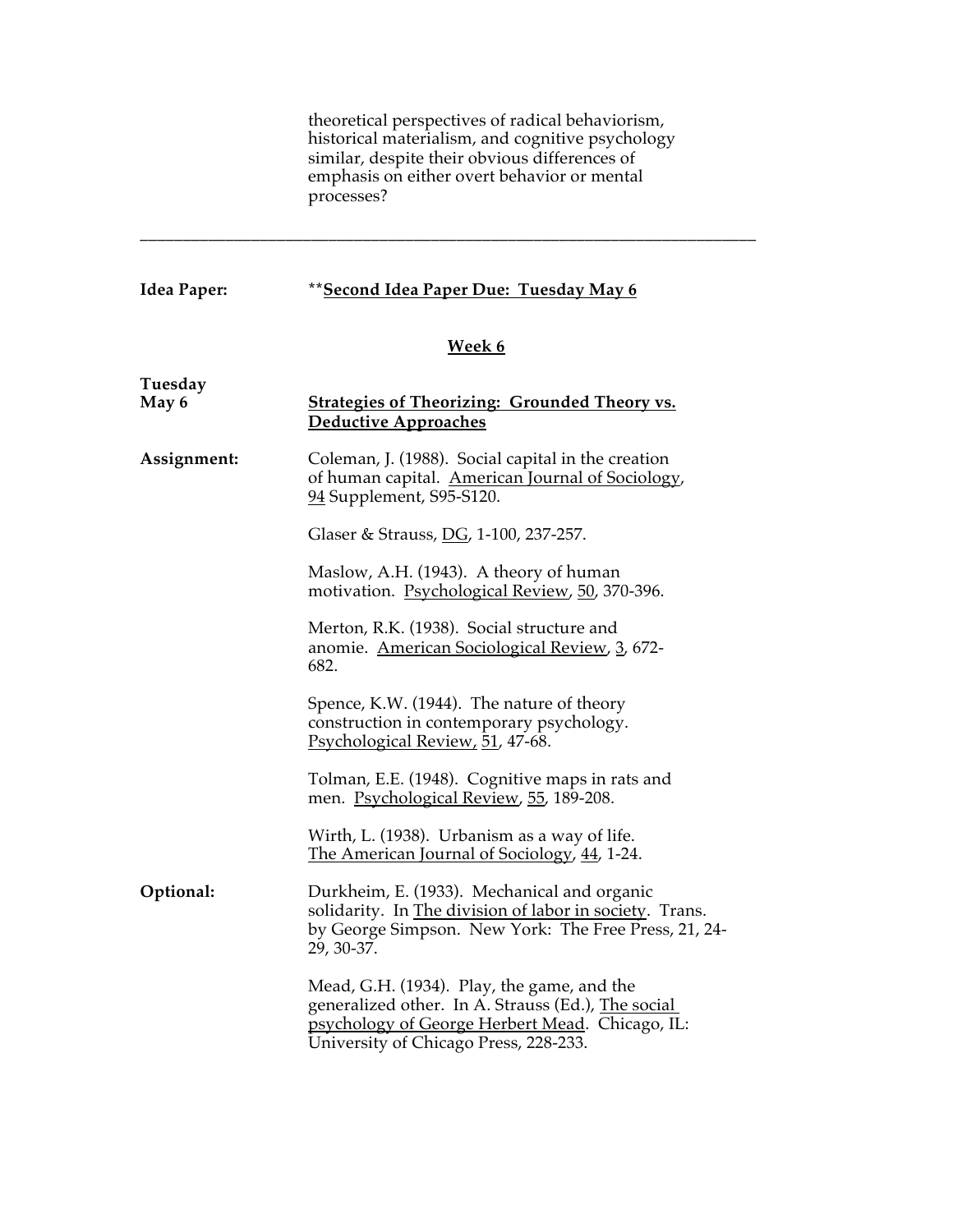|                   | Simmel, G. (1950). The metropolis and mental life.<br>In Sociology of Georg Simmel. Glencoe, IL: The Free<br>Press, 409-424.                                                                                                                                                                                                                                                                                                                                                                                                                                                                                                |
|-------------------|-----------------------------------------------------------------------------------------------------------------------------------------------------------------------------------------------------------------------------------------------------------------------------------------------------------------------------------------------------------------------------------------------------------------------------------------------------------------------------------------------------------------------------------------------------------------------------------------------------------------------------|
| <b>Discussion</b> |                                                                                                                                                                                                                                                                                                                                                                                                                                                                                                                                                                                                                             |
| Questions:        | How might Spence or Merton reply to the grounded-<br>theory approach advocated by Glaser and Strauss? Do<br>the theoretical statements of Maslow, Merton, and<br>Tolman reflect a grounded theory perspective? Why or<br>why not? Is Spence's emphasis on hypothetical<br>constructs compatible with Glaser & Strauss'<br>grounded-theory approach? Why or why not?<br>Consider a particular substantive problem in which<br>you are currently interested. In developing a<br>theoretical analysis of that problem, would you be<br>more likely to adopt a grounded theory approach, a<br>deductive approach, or both? Why? |

## **Week 7**

| Tuesday     |                                                                                                                                                                                                                                               |
|-------------|-----------------------------------------------------------------------------------------------------------------------------------------------------------------------------------------------------------------------------------------------|
| May 13      | <b>Strategies of Theorizing: The Utility and</b><br><b>Limits of Systems Theory as a Basis for Social</b><br><b>Ecological Research; Contextual Theorizing</b>                                                                                |
| Assignment: | Altman, I. & Rogoff, B. (1987). World views in<br>psychology: Trait, interactional, organismic,<br>and transactional perspectives. In D. Stokols &<br>I. Altman (Eds.), Handbook of Environmental<br>Psychology. NY: John Wiley & Sons, 7-40. |
|             | Katz, D., & Kahn, R.L. Organizations and the<br>system concept. In D. Katz & R.L. Kahn, The<br>social psychology of organizations. NY: John<br>Wiley & Sons, 14-29.                                                                           |
|             | Maruyama, M. (1963). The second cybernetics:<br>Deviation-amplifying mutual causal processes.<br>American Scientist, 51, 164-179.                                                                                                             |
|             | Miller, J.G. (1978). The need for a general<br>theory of living systems. In J.G. Miller, Living<br>Systems. NY: McGraw-Hill, 1-8.                                                                                                             |
|             | Miller, J.G. (1986). Can systems theory generate<br>testable hypotheses?: From Talcott Parsons to<br>living systems theory. Systems Research, 3, 73-<br>84.                                                                                   |
|             | Stokols, D. (1987). Conceptual strategies of<br>environmental psychology. In D. Stokols & I.                                                                                                                                                  |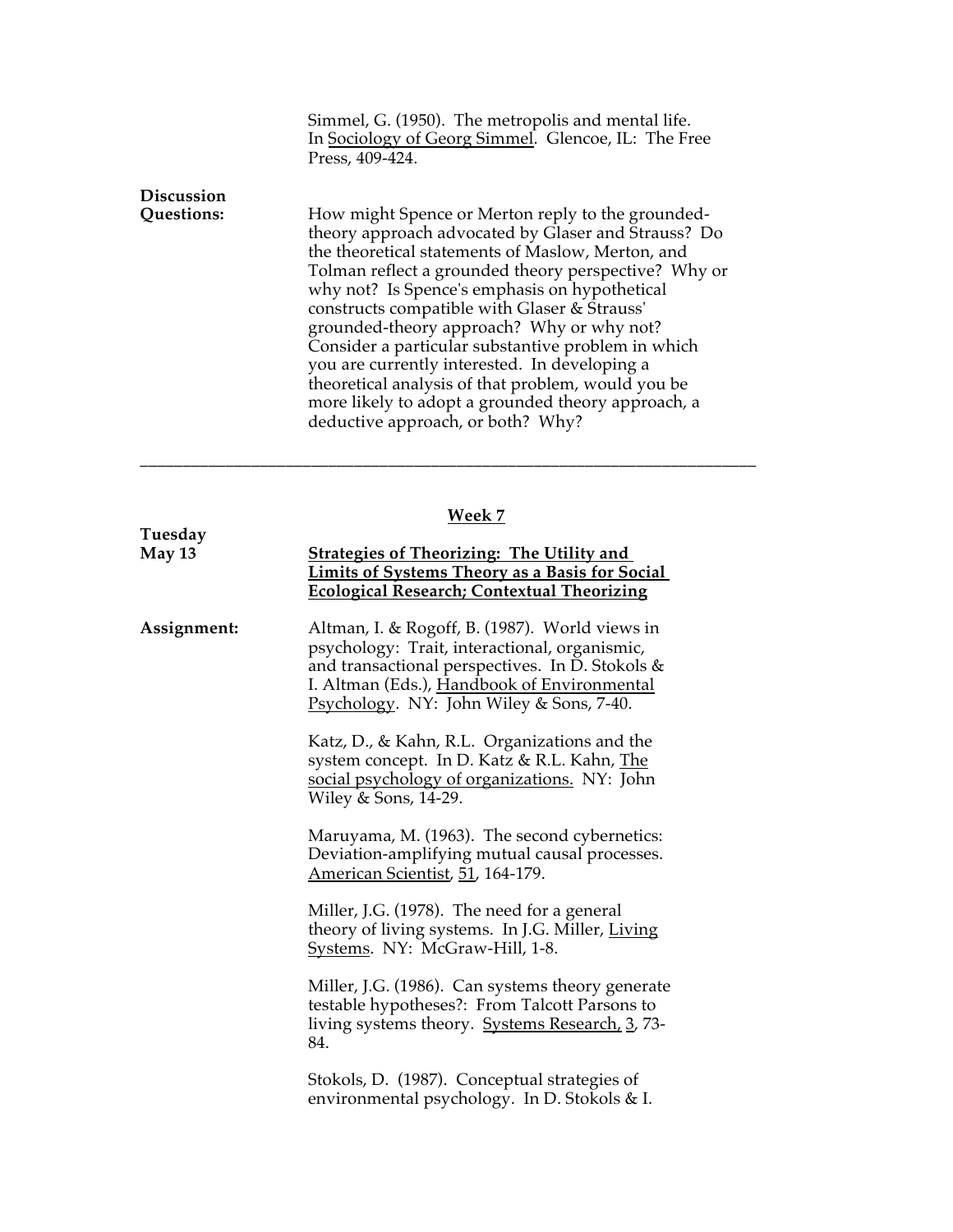|                                 | Altman (Eds.), Handbook of Environmental<br>Psychology. NY: John Wiley & Sons, 41-70.                                                                                                                                                                                                                                                                                                                                            |
|---------------------------------|----------------------------------------------------------------------------------------------------------------------------------------------------------------------------------------------------------------------------------------------------------------------------------------------------------------------------------------------------------------------------------------------------------------------------------|
| Optional:                       | Miller, J.G. (1978). The basic concepts. In<br>J.G. Miller, Living Systems. NY: McGraw-Hill,<br>$9 - 50.$                                                                                                                                                                                                                                                                                                                        |
|                                 | Von Bertalanffy, L. General systems theory--A<br>critical review. In W. Buckley (Ed.), Modern<br>systems research for the behavioral scientist.<br>Chicago: Aldine, 1972.                                                                                                                                                                                                                                                        |
|                                 | Weick, K.E. (1974). Middle-range theories of<br>social systems. Behavioral Science, 19, 357-367.                                                                                                                                                                                                                                                                                                                                 |
| <b>Discussion</b><br>Questions: | What are some of the limitations of general systems<br>theory as a framework for social ecological research?<br>Do the basic assumptions of systems theory offer<br>useful guidelines for contextual theorizing? Why or<br>why not? What are some of the distinguishing features<br>of contextual theorizing? For what types of<br>substantive problems would contextual analysis not<br>serve as a useful theoretical approach? |

## **Section III. Creativity and Theory Development: A Contextual View**

|                   | Week 8                                                                                                                                        |
|-------------------|-----------------------------------------------------------------------------------------------------------------------------------------------|
| Tuesday<br>May 20 | <b>Psychological Perspectives on Creativity;</b><br><b>Developing Transformational Theories</b>                                               |
| Assignment:       | Albert, R.S. Toward a behavioral definition of<br>genius. In Albert, GE, 57-72.                                                               |
|                   | Barron, F., Harrington, D.M. (1981). Creativity,<br>intelligence, and personality. Annual Review of<br>Psychology, 32, 439-476.               |
|                   | Baum, A., Fleming, R., & Davidson, L. M. (1983).<br>Natural disaster and technological catastrophe.<br>Environment and Behavior, 15, 333-354. |
|                   | Crutchfield, J.P., Farmer, J.D., Packard, N.H., &<br>Shaw, R.S. (1986). Chaos. Scientific American,<br>$46 - 57$ .                            |
|                   | Fromm, E. The creative attitude. In H.H.<br>Anderson (Ed.), Creativity and its cultivation.<br>NY: Harper & Row, 1959, 44-54.                 |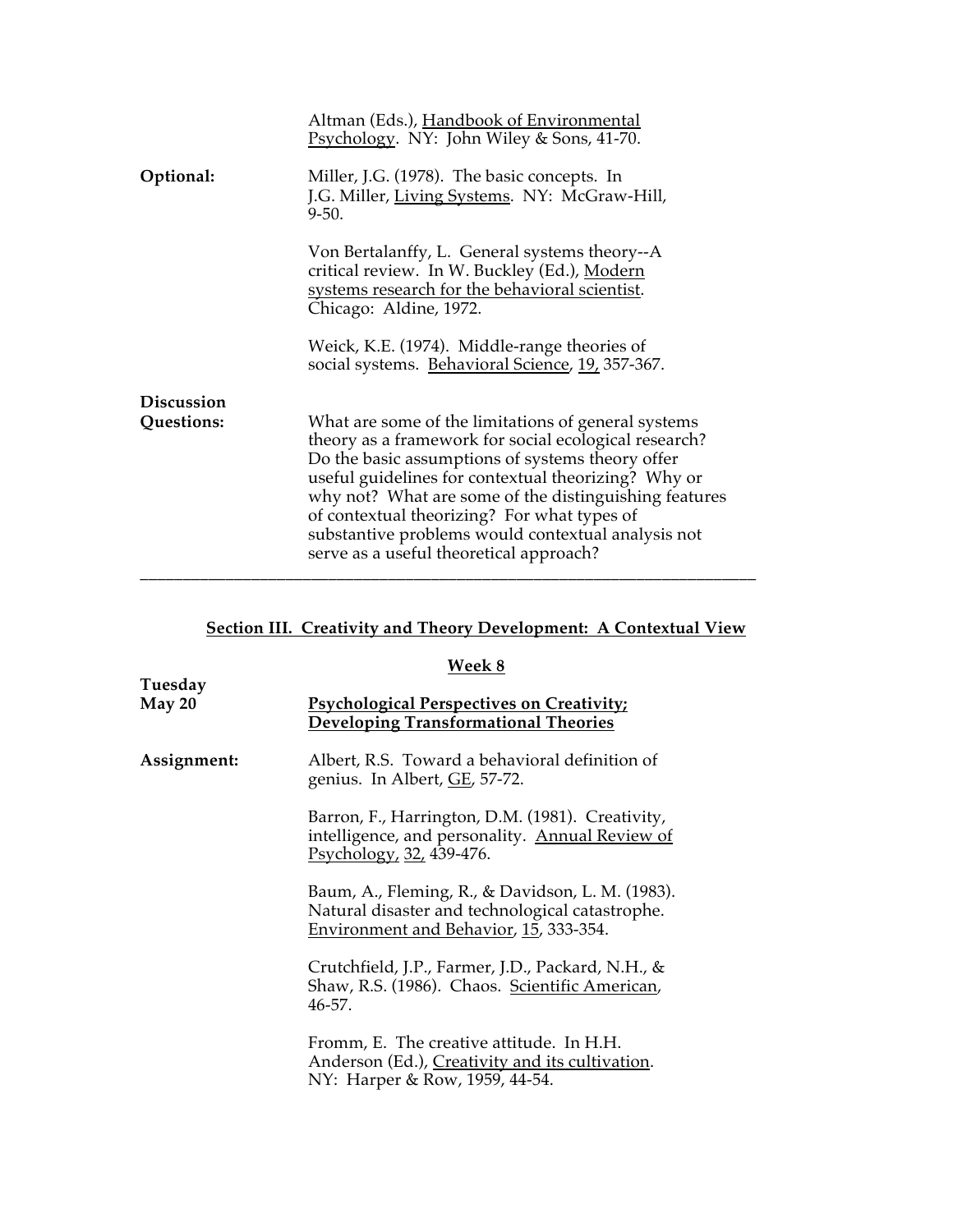|                                 | Maslow, A.H. Creativity in self-actualizing<br>people. In H.H. Anderson (Ed.), Creativity and<br>its cultivation. NY: Harper & Row, 1959, 83-95.                                                                                                                                                                                                 |
|---------------------------------|--------------------------------------------------------------------------------------------------------------------------------------------------------------------------------------------------------------------------------------------------------------------------------------------------------------------------------------------------|
|                                 | Stokols, D. (1985). Transformational perspectives on<br>environment and behavior. In W.H. Ittelson, M. Asai,<br>& M. Ker (Eds.), Proceedings of the Second U.S.-Japan<br>Seminar on Environment and Behavior, University of<br>Arizona, Tucson, Arizona, October 6-9, 1985.                                                                      |
| Optional:                       | Habermas, J. (1971). <u>Knowledge and human</u><br>interests. Boston: Beacon Press.                                                                                                                                                                                                                                                              |
| <b>Discussion</b><br>Questions: | Nicholls, J.G. Creativity in the person who will<br>never produce anything original or useful. In<br>Albert, GE, 265-279.                                                                                                                                                                                                                        |
|                                 | Rogers, C.R. Toward a theory of creativity. In<br>H.H. Anderson (Ed.), Creativity and its<br>cultivation. NY: Harper & Row, 1959, 69-82.                                                                                                                                                                                                         |
|                                 | In what respects do transformational theories go<br>beyond the basic assumptions of systems theory, the<br>development of grounded theory, and contextual<br>theorizing? What are some of the key features of a<br>contextual analysis of creativity? How might the topic<br>of creativity be approached from a transformational<br>perspective? |
| Idea Paper:                     | Third Idea Paper Due: Tuesday May 27                                                                                                                                                                                                                                                                                                             |
| Journal:                        | **Journal Due, Tuesday, June 3                                                                                                                                                                                                                                                                                                                   |
|                                 | <u>Week 9</u>                                                                                                                                                                                                                                                                                                                                    |
| Tuesday<br><b>May 27</b>        | <b>Some Intellectual Benefits of Adversity and</b><br><b>Stress; Physical and Social Contexts of</b><br><u>Creativity</u>                                                                                                                                                                                                                        |
| Assignment:                     | Albert, R.S. Family positions and the attainment<br>of eminence. In Albert, <i>GE</i> , 141-154.                                                                                                                                                                                                                                                 |
|                                 | Eisenstadt, J.M. (1978). Parental loss and<br>genius. American Psychologist, 33, 211-223.                                                                                                                                                                                                                                                        |
|                                 | Hennessey, B.A., & Amabile, T.A. The conditions of<br>creativity. In R.J. Sternberg (Ed.), The nature of<br>creativity. New York: Cambridge University Press, 11-<br>38,                                                                                                                                                                         |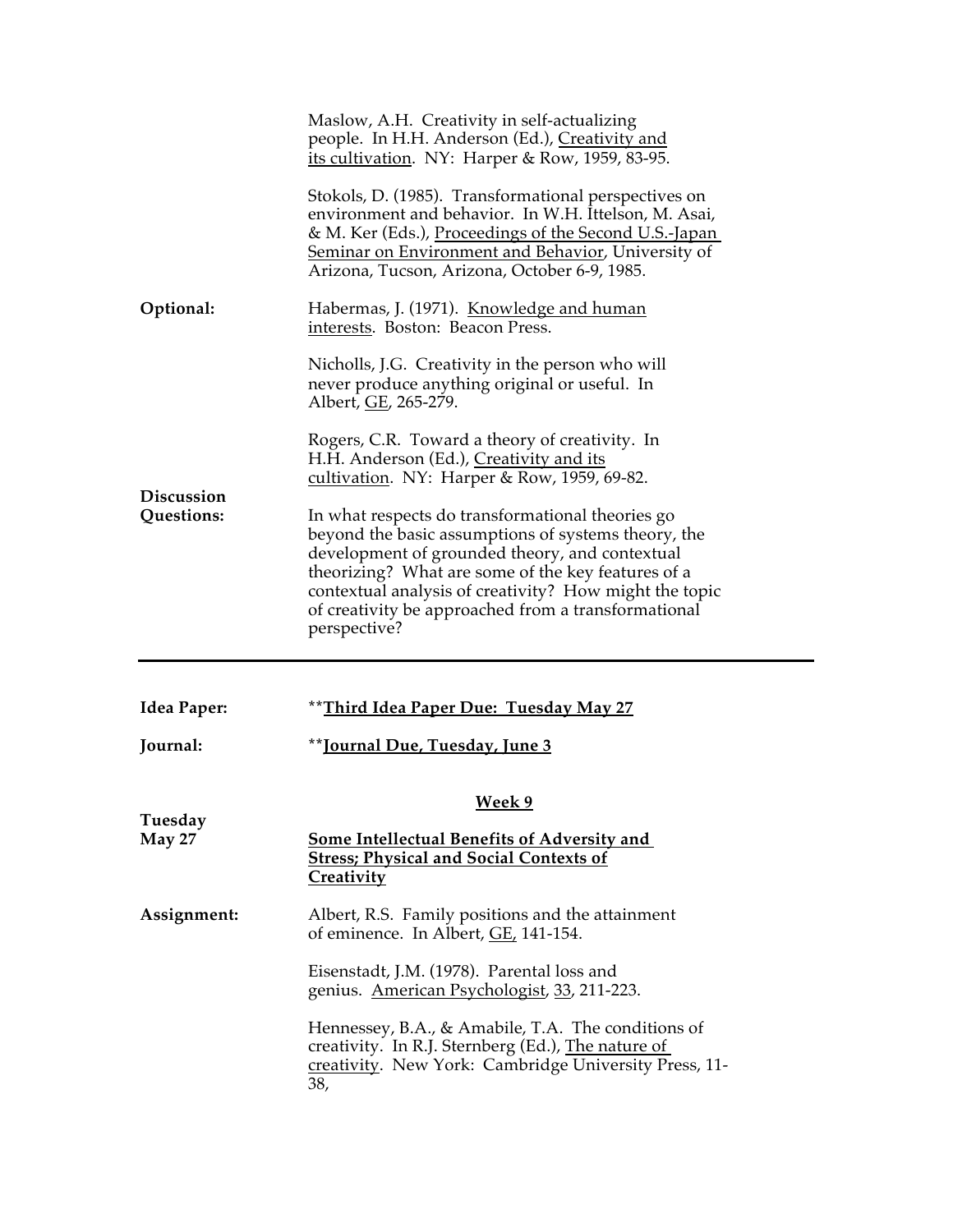|                          | Pickering, C. Creative malady. NY: Delta<br>Books, 1974, 17-23, 266-309.                                                                                                                                                                                                                                                                                                                                            |
|--------------------------|---------------------------------------------------------------------------------------------------------------------------------------------------------------------------------------------------------------------------------------------------------------------------------------------------------------------------------------------------------------------------------------------------------------------|
|                          | Lasswell, H.D. The social setting of<br>creativity. In H.H. Anderson (Ed.), Creativity<br>and its cultivation. NY: Harper & Row, 203-221.                                                                                                                                                                                                                                                                           |
|                          | Sternberg, R.J. (2002). What is the common thread of<br>creativity? Its dialectical relation to intelligence and<br>wisdom. American Psychologist, 56, 360-362.                                                                                                                                                                                                                                                     |
| Optional:                | Amabile, T. (1984). The social psychology of<br>creativity. NY: Springer-Verlag.                                                                                                                                                                                                                                                                                                                                    |
|                          | Kaplan, S. (1983). A model of person-environment<br>compatibility. Environment and Behavior, 15,<br>311-322.                                                                                                                                                                                                                                                                                                        |
|                          | Suedfeld, P., Metcalfe, J., & Bluck, S. (1987).<br>Enhancement of scientific creativity by flotation rest<br>(restricted environmental stimulation technique).<br>Journal of Environmental Psychology, 7, 219-231.                                                                                                                                                                                                  |
|                          | Susa, A.M., & Benedict, J.O. (1994). The effects of<br>playground design on pretend play and divergent<br>thinking. Environment and Behavior, 26, 560-579.                                                                                                                                                                                                                                                          |
| Discussion<br>Questions: | What are the implications of the articles by<br>Eisenstadt and Pickering for research on stress<br>and coping? What situational influences might<br>foster the development of the "creative attitude"<br>or personality? In what ways do physical and<br>social environments encourage or inhibit creativity?<br>How might environments be physically designed<br>and/or socially structured to promote creativity? |

# **Week 10**

| Tuesday<br>June 3 | The Sociocultural Context of Creativity and<br><b>Theory Development; Course Summary</b>                                                   |
|-------------------|--------------------------------------------------------------------------------------------------------------------------------------------|
| Assignment:       | Anderson, H.H. (1959). Creativity in<br>perspective. In H.H. Anderson (Ed.), Creativity<br>and its cultivation. NY: Harper & Row, 236-267. |
|                   | Lynn, R. The social ecology of intelligence and<br>achievement. In Albert, GE, 217-232.                                                    |
|                   | Mead, M. Creativity in cross-cultural<br>perspective. In H.H. Anderson (Ed.), Creativity                                                   |